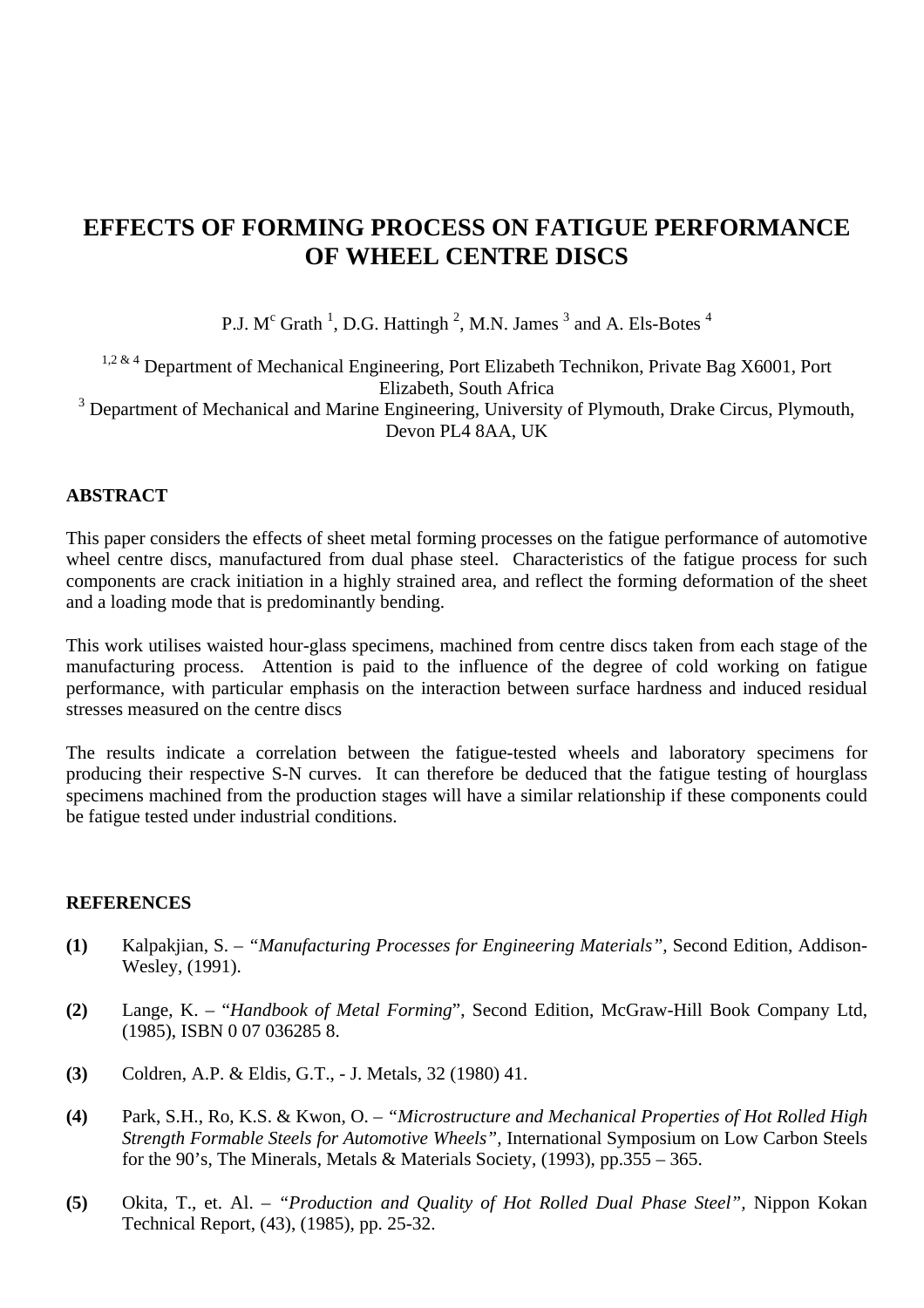## **INTRODUCTION**

Sheet materials are generally characterised by a "high ratio of surface area to thickness", and the uni-axial force applied to the sheet plate during a stamping operation is mainly tensile in nature **(1)**. This applied tensile force induces residual stresses in the component that are dependent upon the shape of the component, and vary in magnitude (and sign) with position. The fact that cold working operations enhance the tensile and fatigue crack initiation strength of a material are well understood and documented **(2)** but, in terms of fatigue performance, this may be countered by the residual stresses induced during sheet metal forming operations, which achieve high tensile values. These act to increase the mean stress in fatigue cycling which will decrease fatigue strength.

Centre discs of automotive wheels are produced from sheet metal plate through a series of four cold stamping operations and a final painting and low temperature curing cycle. Centre discs relevant to a particular light passenger vehicle wheel were obtained at each stage of the wheel manufacturing process, starting with the "as-manufactured" plate. Residual stresses were measured on the discs, at each stage, in the critical crack initiation regions found from cantilever bend tests of production wheels. Hardness and microstructure were also characterised at each stage. Hourglass fatigue specimens were machined from the discs and tested in reversed bend with the same fatigue loading cycle used for the production wheels. These specimens showed decreases in fatigue life relative to the as-manufactured plate, although the trends in life did not exactly correlate with either residual stress or hardness data. The trends in fatigue life are explained in terms of the interaction between these two influences, and surface embrittlement arising from the paint bake hardening cycle.



Figure 1. – Nomenclature of centre disc.

## **MATERIAL**

In this investigation the centre discs were manufactured from Dual Phase Steel (manufacturer designation DPS600). This type of high strength low alloy (HSLA) **(3)** steel was developed during the mid-1970's and consists of  $\pm$  20% islands of martensite within a ferritic matrix and has both good drawability and formability characteristics. It is considered superior to the conventional HSLA rim steels normally used by automotive component manufacturers. The chemical composition is given in Table 1, and the mechanical properties in Table 2.

| <b>Chemical Element</b>    | ֊              | Mn   |      |       | $\sim$<br>ιυ | Al       | ∼<br>٠.,<br>ີ | Ni            | т:<br><b>TT</b> | Mo   | Ůu           |
|----------------------------|----------------|------|------|-------|--------------|----------|---------------|---------------|-----------------|------|--------------|
| &                          | 0.05           | 0.50 | 0.01 | Max   | Max          | $0.02\,$ | Max           | Max           | Max             | Max  | Max          |
| $\sim$ $\sim$<br>% Content | $\sim$<br>U.IZ | 1.30 | 0.09 | 0.006 | 0.65         | 0.06     | $_{0.90}$     | ገ ገ ሩ<br>0.25 | 0.015           | 0.05 | ሰ ሳሮ<br>∪.ບປ |

| Designation                  | Yield Strength<br>(MPa) | Ultimate Tensile Strength<br>(MPa) | % Elongation |  |
|------------------------------|-------------------------|------------------------------------|--------------|--|
| Dual Phase Steel<br>(DPS600) | Min. 300<br>Max. 470    | Min. 550<br>Max. 700               | 28           |  |
|                              | Actual 427              | Actual 662                         |              |  |

Table 2. – Mechanical Properties of DPS600.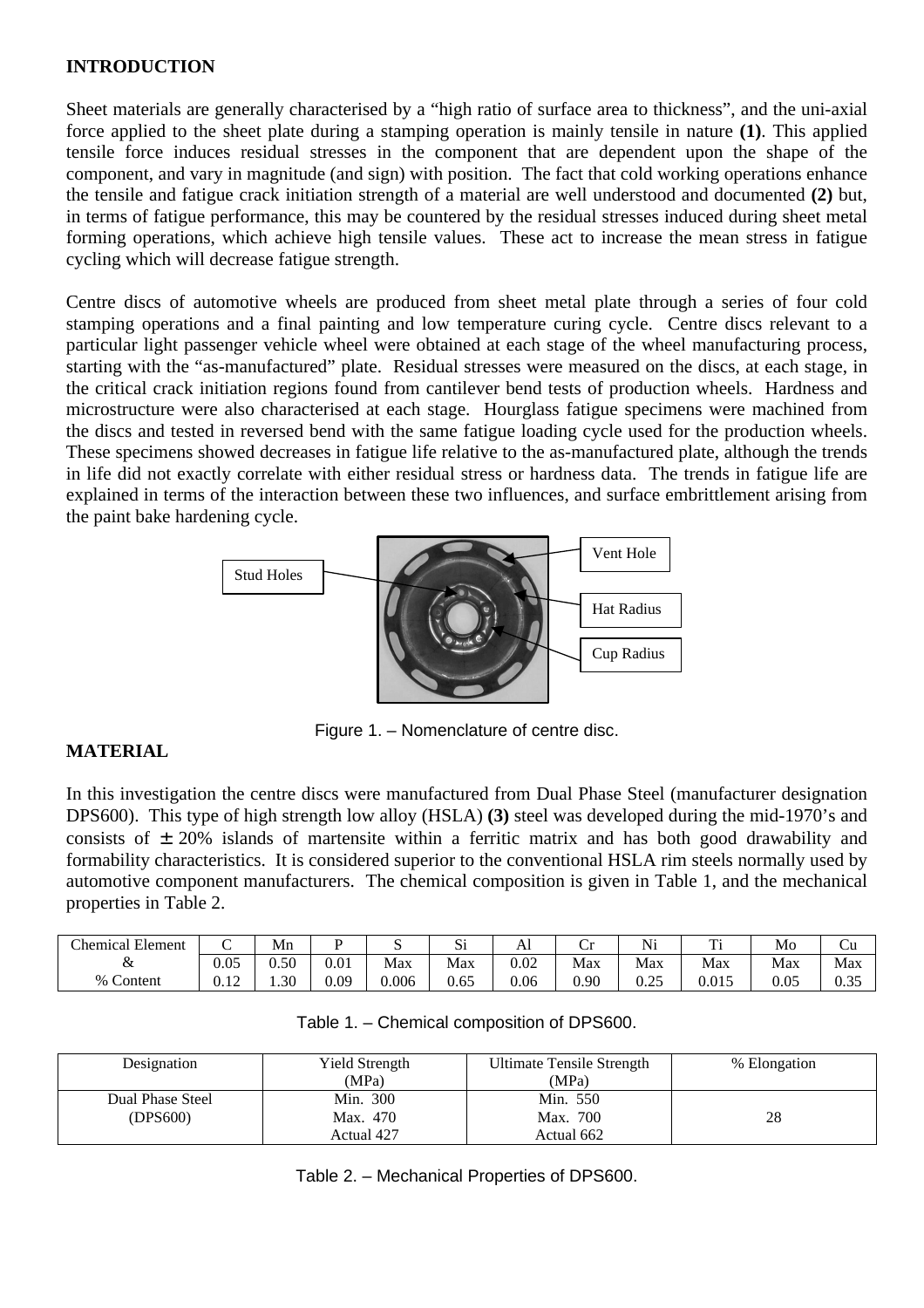

Figure 2. – Production stages of centre disc manufacture.

## **TESTING APPARATUS**

#### **Fatigue**

Fatigues testing for this investigation were performed on a purpose-built reversed bend machine. This dual-purpose computer controlled testing machine consists of three components, namely, a loading frequency controller, the reversed bend test set-up and a strain amplifier (see Figure 3) which is capable of controlling applied load via strain information under high and low cycle fatigue conditions.



Figure 3. – Purpose-built fatigue testing system.

## **Residual Stress**

The RESTAN hole drilling strain gauge system was employed for this work. This system is computer controlled and consists of three main devices; the electronic unit, strain amplifier and the drilling machine, see Figure 4. Once the specimen has been prepared, it is leveled and aligned with the drilling machine by means of an optical device incorporated in the drilling head and is then secured to the work table in this position. On completion of the drilling operation, the hole is measured and these measurements are input into a computer program to obtain the principal stresses and principal angles. This is carried out in accordance with ASTM 837.94(a).



Figure 4. – Residual Stress System.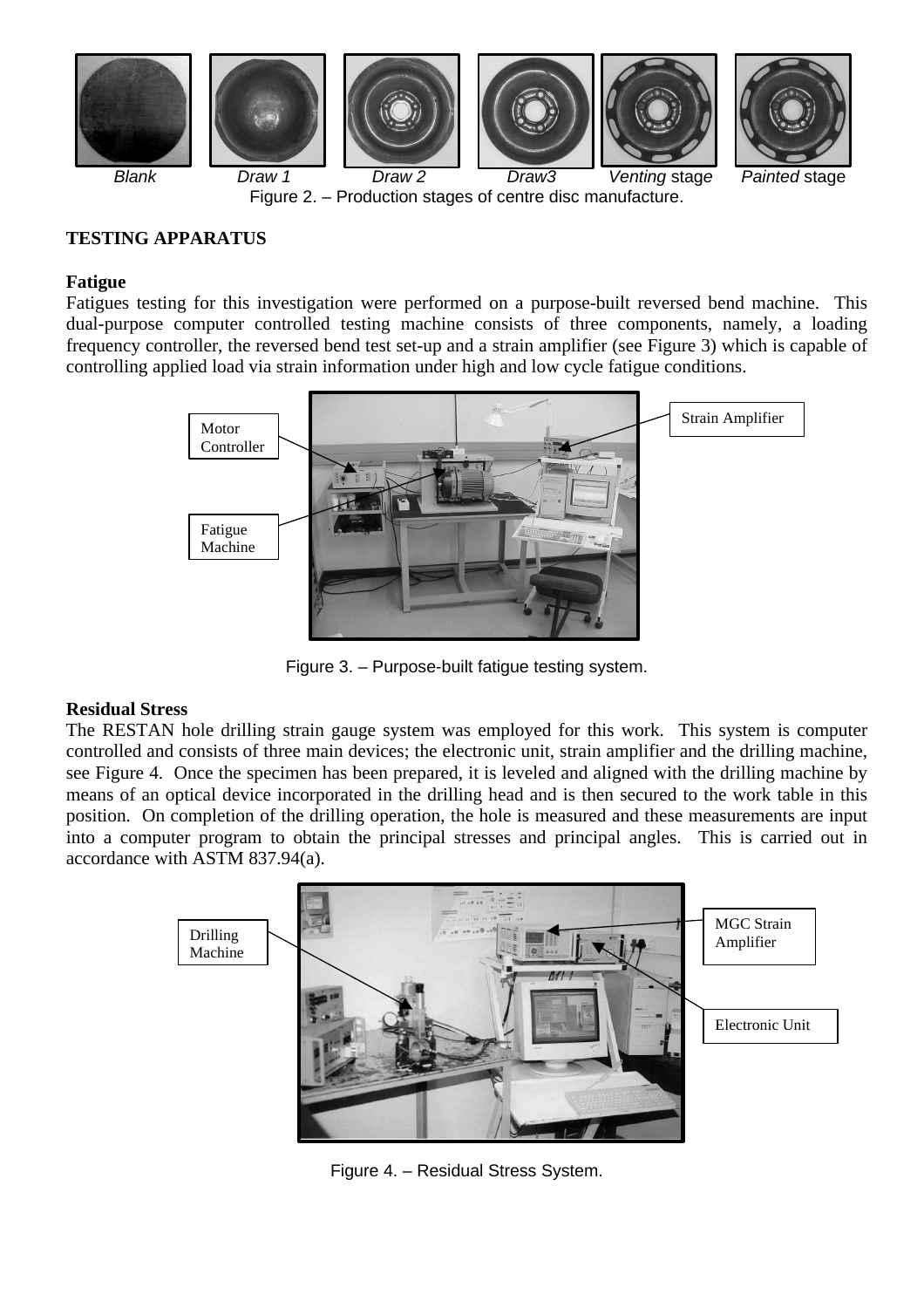## **SPECIMEN PREPARATION**

## **Fatigue**

Waisted hour-glass specimens were machined from centre discs taken from each stage of the wheel production process using a CNC milling machine (Figure 5). On completion of the machining process the specimens were assigned an identification mark, de-burred and flapper ground to remove machining marks.





Figure 5. – Centre disc as-machined (left) and (right) typical waisted hour-glass specimen.

Because of the shape of the centre discs, specimens required jigging in the fatigue testing machine to duplicate their test conditions under cantilever bend in the dynamic wheel testing machine used commercially. This was done in an endeavour to match crack initiation and fracture planes in the specimen and the production wheels. Hence specimens were placed in a mould and a cold curing resin (Lecoset 7007) cast around them to ensure a flat seating (see Figure 6) of the specimen ends in the test grips, and the correct orientation of the specimen in the test machine. This orientation is such that the predominant fracture plane position in the centre disc, as observed under industrial fatigue testing conditions (just above the cup radius area, see Figure 1), is coincident with the axis of rotation of the fatigue testing machine. All specimens were machined to ASTM E468-82.



Figure 6. – Mould (left) for producing spacers (right).

Finally a strain gauge (Micro Measurements type EA-06-062-AK-120) was attached to the specimen perpendicular to the axis of rotation plane to allow for the applied load setting.

### **Residual Stress**

Centre discs from each stage of the production process were used for assessing the residual stress magnitudes. Measurement locations considered were that above the cup radius area as mentioned above. For this investigation a customised eight-element strain rosette\* was employed (see Figure 7) using three Micro Measurements type CEA-06-062-UM-120 strain rosettes for assessing the maximum arithmetical principal stresses and corresponding principal angles.



Figure 7. – Illustration of customised eight-element rosette layout.

-

The concept of the customised strain rosette used for the residual stress investigations in this work is subject to a South African patent application No. 99\2855.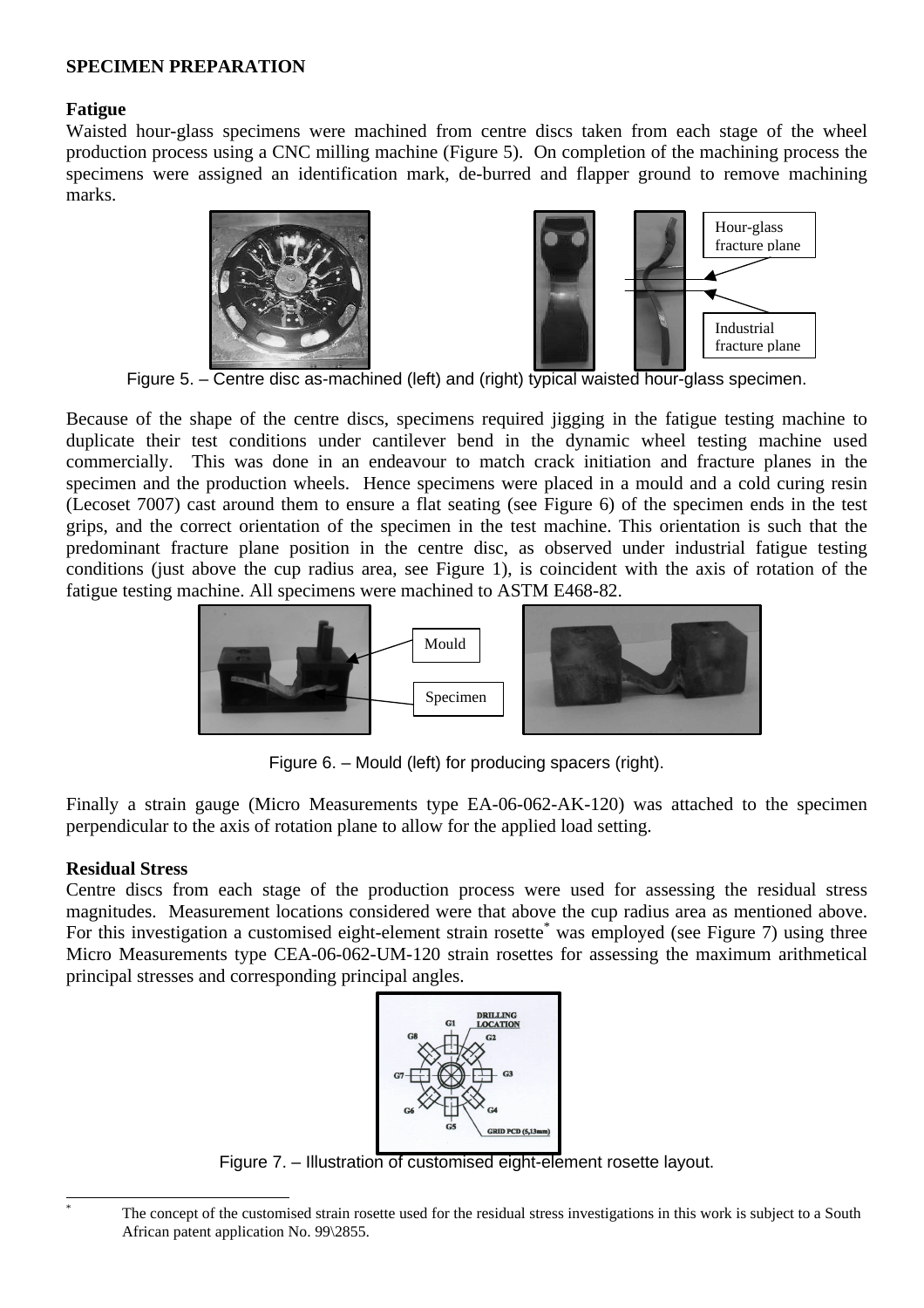## **TESTING PROCEDURES**

## **Fatigue**

The strain amplitude was set at 1300 micro-strain (this being equivalent to 260 MPa) at the predominant industrial fracture plane (Figure 5) and a test frequency of 33 Hz. In the event this endeavour was unsuccessful, because the cross-sectional area of the specimen corresponding to the cup radius region was smaller than that corresponding to the fracture plane under industrial testing of the wheels. This region is also offset both vertically and horizontally from axis of bend (rotation) of the fatigue-testing machine. This implies that the bending stresses in this region are different to those along the predominant fracture plane in the wheel and hour-glass specimens, under similar applied load conditions.

The applied load cycle (strain ratio) gave maximum and minimum values of -1540μ strain and +1420μ strain at the fracture plane (through apex of cup radius). This assessment was fundamentally important with a view of having to fatigue test plate (*blank*) and d*raw 1* specimens. The fatigue testing procedure of the production stages commenced with the *painted* stage and finished with the plate (*blank*) specimen. It must be remembered that the cup radius region is present from *draw 2* thru *painted* specimens and it is through the apex of this region that failure occured. Both the plate (*blank*) and *draw 1* specimens (which do not have this cup radius region) were aligned such that the narrowest cross-section of the hour-glass shape corresponded with the axis of bend of the fatigue machine. Failure of these specimens would thus occur through this region. Therefore, all the production stages were fatigue tested at the same applied load cycle (strain ratio) corresponding to their respective fracture planes.

## **Residual Stress**

In order to align the drilling location on the component to the drilling head it was necessary to extend the feet of the drilling machine, this was achieved by manufacturing a rigid framework from 20 mm solid square bar to which the feet and the machine was attached. For this investigation a 2 mm deep hole was drilled using the polynomial drilling method with 30 increments and a delay time setting of 10 seconds between each increment. Prior to commencing the drilling operation the end mill is brought into contact with the metal component, causing a short circuit between component and end mill. This position of the end mill is taken as datum and the drilling operation can commence.

### **Surface Hardness**

Due to the peculiar shape of the components, Brinell hardness measurements were made using a 2 mm ball indenter and a 120 kgf load on the same components used for the residual stress measurements. Measurement locations were adjacent to the residual stress analysis positions.

### **RESULTS**

For this exploratory investigation five fatigue specimens were cut from centre discs from each production stage and tested at the mean strain ratio as observed at the hour-glass fracture plane.



| Prod.<br><b>Stages</b> | <b>Fatigue</b><br>Life | <b>Hardness</b> | <b>Residual</b><br><b>Stress</b> |  |
|------------------------|------------------------|-----------------|----------------------------------|--|
|                        | (Nf)                   | $(HB2\120)$     | (MPa)                            |  |
| Blank                  | 1055600                | 184             | 38                               |  |
| Draw 1                 | 177500                 | 195             | 106                              |  |
| Draw 2                 | 116000                 | 205             | 164                              |  |
| Draw 3                 | 112800                 | 214             | 178                              |  |
| Venting                | 102700                 | 218             | 300                              |  |
| Painted                | 70000                  | 224             | 270                              |  |
| Wheel                  | 72500                  | 226             | 320                              |  |



Figure 8. – Results of the residual stress, hardness and fatigue analysis.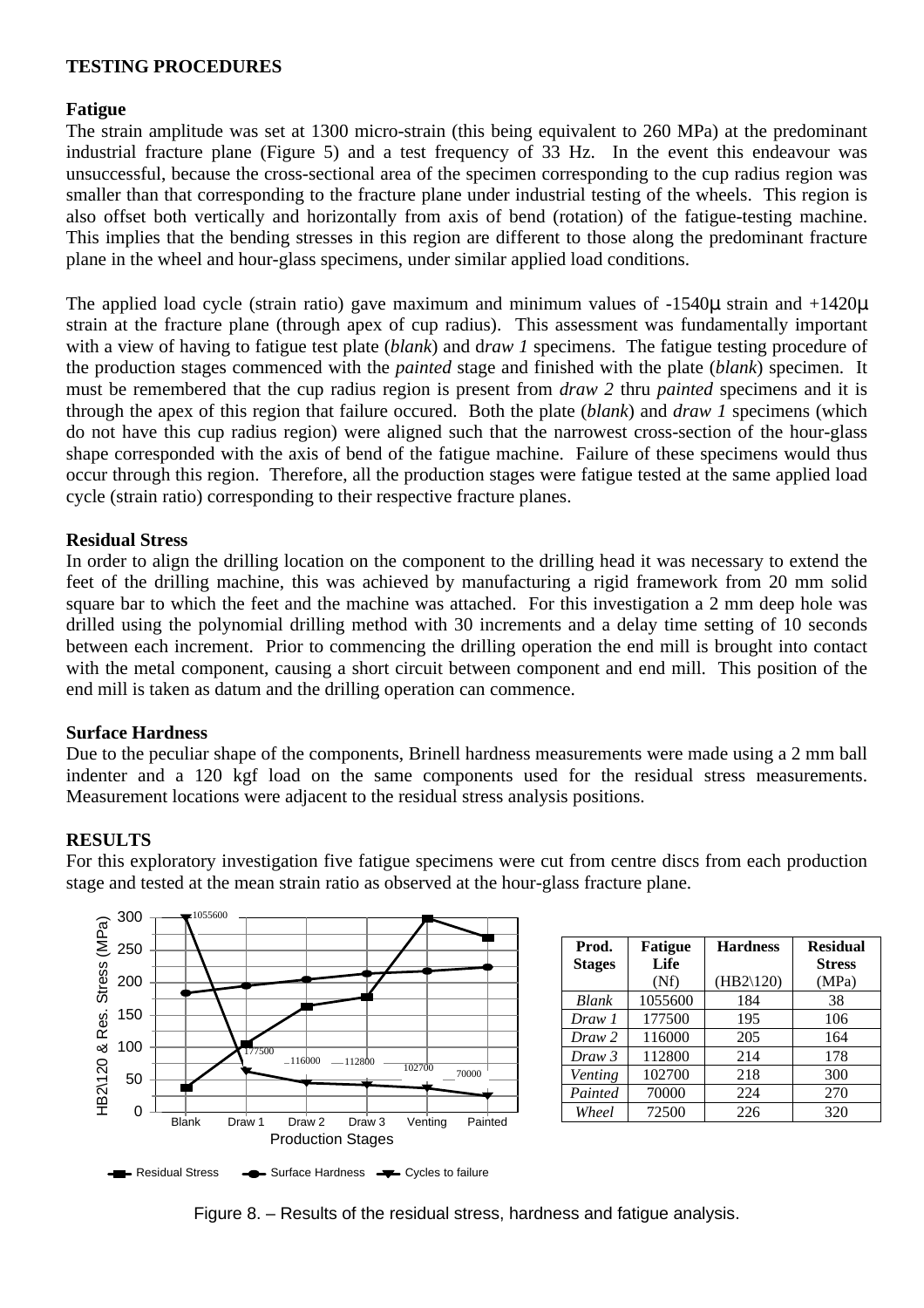The residual stress and hardness measurements were averaged from two centre discs from each stage, as the results obtained were of similar magnitude.

## **DISCUSSION**

It is well known that cold working operations increase the ultimate tensile and yield strengths of steels. If a component is subjected to a shot peening or cold rolling operation the fatigue performance will be enhanced by the compressive residual stresses induced as a result. These compressive residual stresses are beneficial in terms of fatigue. However, if the component is subjected to cold drawing operations carried out under tensile conditions, such as is the case in sheet metal forming, the residual stresses induced will be tensile in nature and will have the opposite effect in terms of fatigue performance. The fatigue performance may also be impaired due to void formation **(4)** along grain boundaries see, for example, Figure 9 (x3865).



Figure 9 – Voids (near top surface) resulting from operations carried out under tensile conditions.

The trends indicated in Figure 8 for surface hardness, residual stress and fatigue performance were to be expected in terms of the cold working operations, with the exception of the residual stress and fatigue life for the *painted* stage. The substantial decrease in fatigue performance between plate (*blank*) and *draw 1* specimens is largely attributed to the tensile residual stresses and the onset of void formation within the microstructure due to the tensile natured plastic deformation. Further plastic deformation (tensile) experienced by *draw 2* components resulted in a similar increase in residual stress magnitude, and the voids being more pronounced increases the fatigue notch sensitivity resulting in a less significant decrease in fatigue life. A less pronounced decrease in fatigue life and a corresponding increase in surface hardness is observed from *draw 2* up to and including the *venting* stage. From Figure 2 it is evident that the volume of material differs between the various production stages. In terms of volume of material, the stages can be classified into the following groups:

- *Blank* and *draw 1;*
- *Draw 2* and *draw 3;*
- *Venting* stage and *paint* stage.

This is important to note since the residual stress magnitude of the *venting* stage is considerably higher than *draw 3* stage. This significant increase in magnitude can be attributed to the decrease in volume of material (punching of vent holes) leading to the re-distribution of internal energy (residual stress) to attain new equilibrium conditions.

The paint curing process is of low temperature (around 200°C) and the observed small reduction in residual stresses is to be expected. Such a reduction should be beneficial to fatigue life, as should the increase in hardness observed for this stage. However, the fatigue life actually decreases slightly after this process. It was only after microstructural analysis was carried out that this behaviour was clarified. It was found that carbonitrides had precipitated along the grain boundaries on the surface of the *painted* stage centre discs, which has a significant effect on surface hardness as reported by Okita et.al. **(5)**. The martensite grains also show a change to a more acicular structure. The net result of these fairly subtle microstructural changes during paint baking, is that the surface is slightly 'embrittled' thereby increasing the notch sensitivity. Hence the fatigue life is reduced in this stage of the process.

The residual stress analysis was undertaken on complete production components and not on the waisted hour-glass specimens, in which the residual stress field would have been largely eradicated by the specimen manufacturing process. Fatigue data from these specimens can, however, be correlated with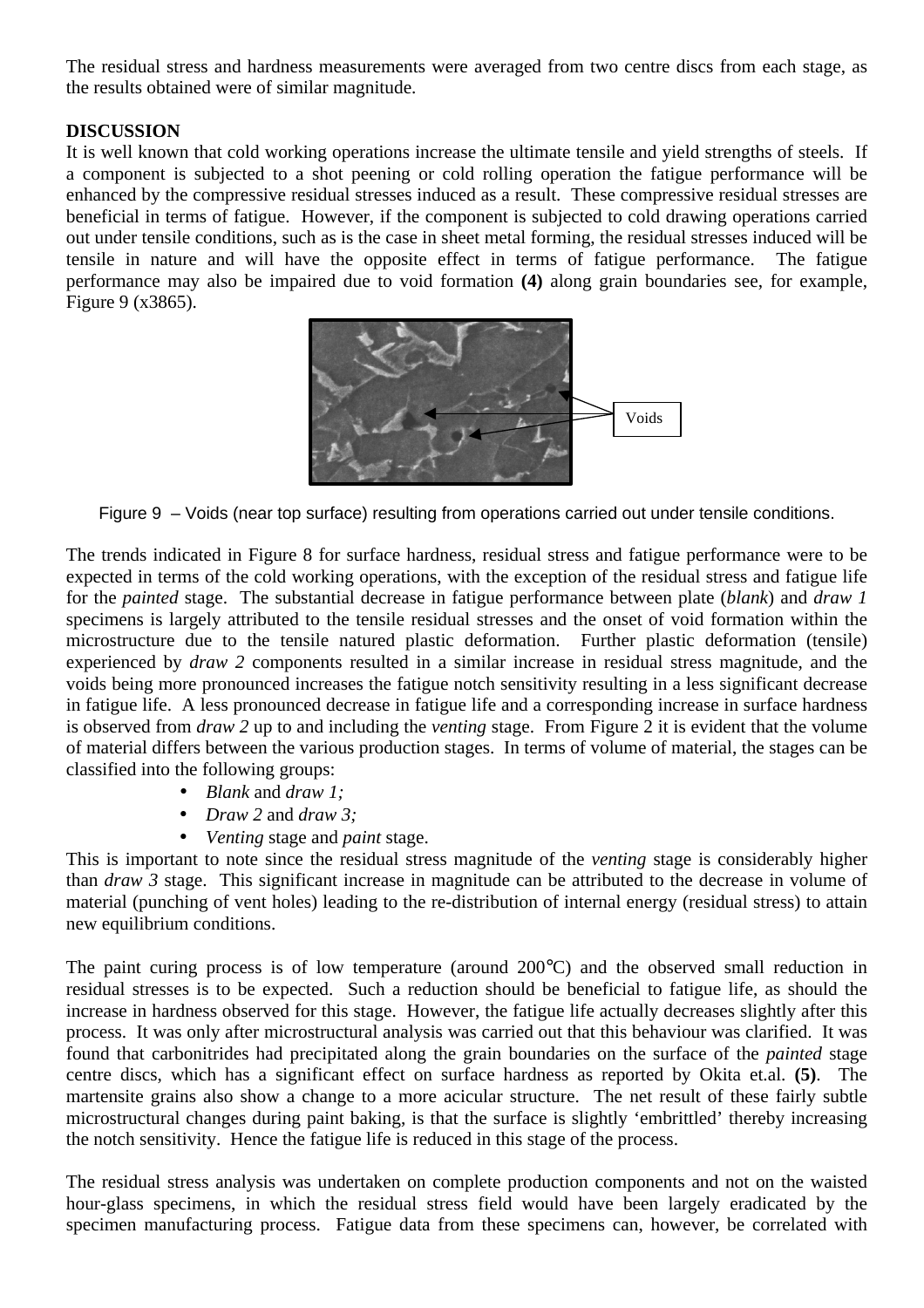hardness results (which would be the similar in centre discs and specimens) and with the residual stress data from the centre discs, as indicated in Figure 10. A calibration of the residual stress information and the fatigue results can be effected by considering the difference between lives for the complete wheel and specimens cut from the *painted* and baked centre disc. This implies that if production stages could be fatigue tested under industrial conditions then the same trend as indicated in Figure 8, would apply, but that the number of cycles to failure would be in accordance with the relationship which exists at a load cycle of 260 MPa.



Figure 10. – Comparison of S-N curves for wheel and hour-glass specimens.

All fracture surfaces showed similar features, i.e. ratchet markings on both top and bottom surfaces, more pronounced along the top surface. It is envisaged that the crack front slows as it propagates through the elastic core region (an area around the neutral axis) where it grows laterally (secondary cracking) due to the discontinuities present in this region. These discontinuities are considered imperfections resulting from the stamping operation which cannot be removed through metallurgical or heat treatment processes. Therefore, as the crack front grows through this region (see Figure 12, x775), crack initiation commences from the bottom surface, as ratchet markings are also evident. Finally the crack fronts grow toward one another until catastrophic failure occurs which is observed by the 'fast fracture plane' evident along the lower half in Figure 11.





Figure 11 – Fracture Surface. Figure 12 – Showing secondary cracking in elastic core region.

An additional interesting outcome from this work relates to the development of an eight-element strain rosette, which gives improved residual stress information when holes are drilled into a textured steel (which causes hole ovality to occur). In such cases there is no easy way of identifying, a priori, the plane along which the maximum deformation will occur when the internal strains are relieved through the drilling of a hole. The eight-element strain rosette gives improved results because the arithmetic maximum relieved residual stresses are revealed at a particular assessment location.